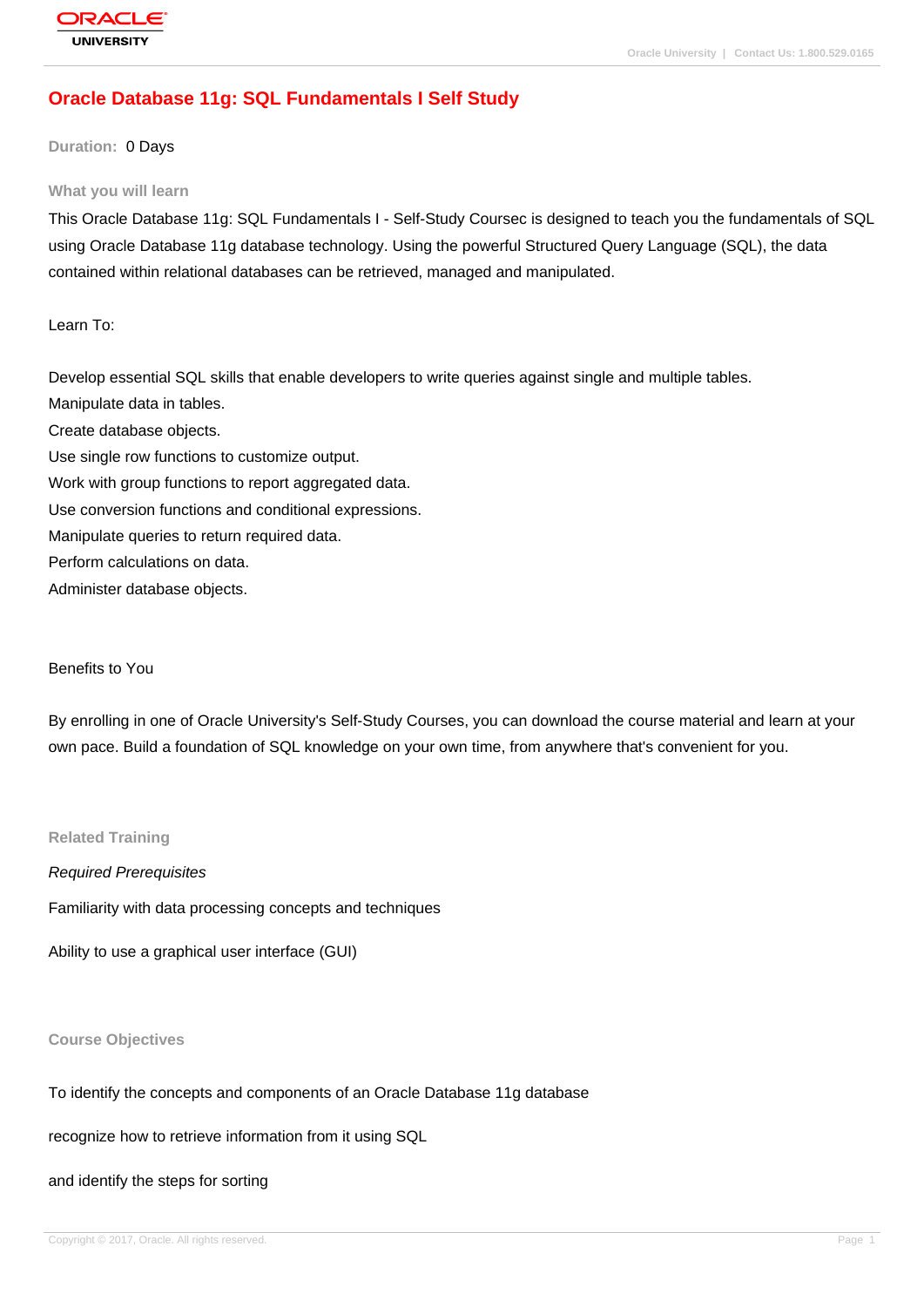## limiting

To recognize the steps for writing queries that convert data from one type to another

specify conditions

perform calculations on groups of rows or even tables

and return value

To identify the steps for manipulating queries to return the data you need

using subqueries and set operators

and also for manipulating the actual data using INSERT

UPDATE

To recognize the steps for creating

defining

and dropping tables

manipulating how their data can be viewed

and using schema objects to generate integers

improve queries

**Course Topics**

**Oracle Database 11g: Using SQL to Query Your Database** Using SQL in Oracle Database 11g Retrieving, Restricting and Sorting Data Using Single-Row Functions

**Oracle Database 11g: Conversion Functions, Group Functions, and Joins** Conversion Functions and Conditional Expressions Group Functions and Joins

**Oracle Database 11g: Subqueries, Set Operators, and Data Manipulation** Using Subqueries and Set Operators